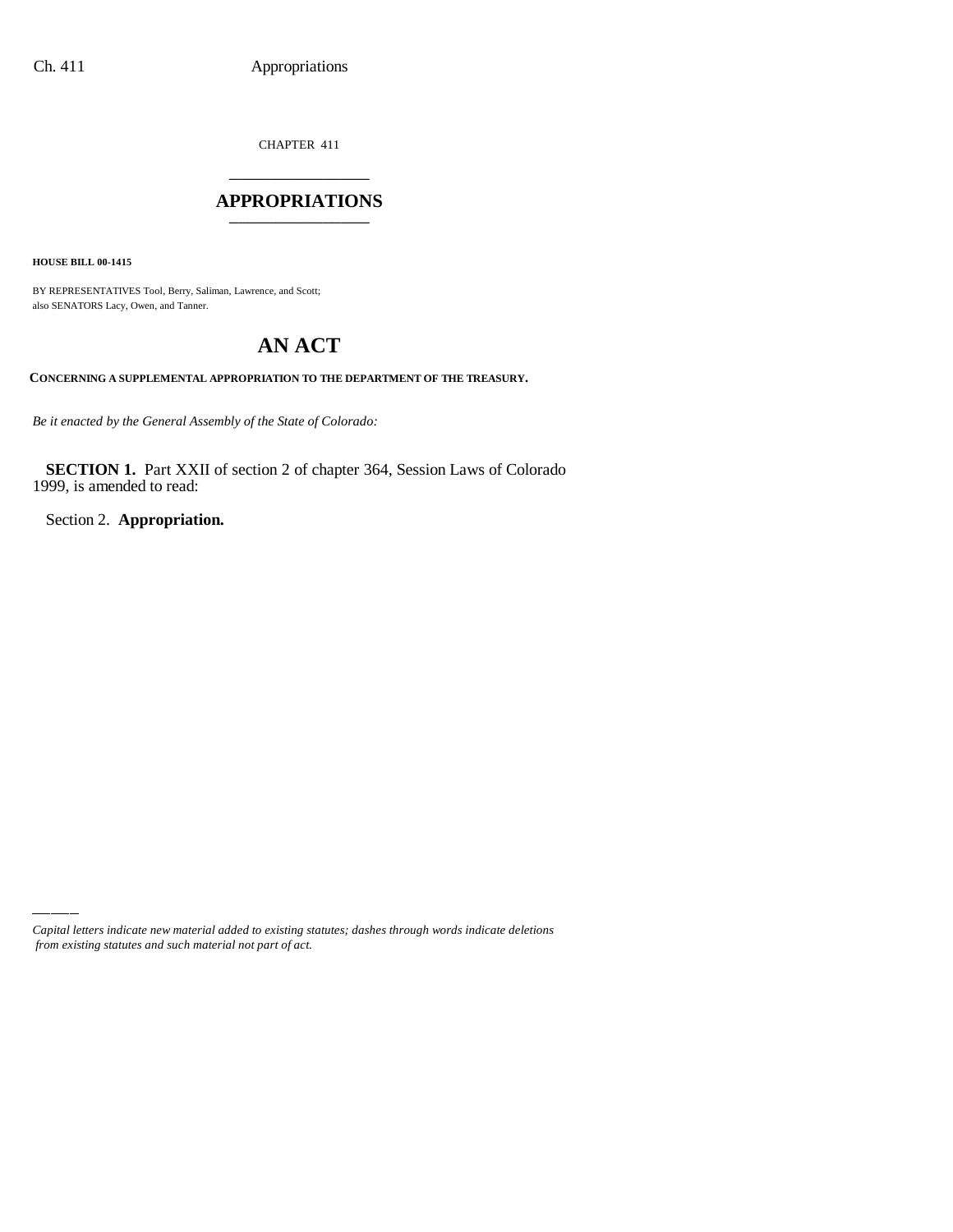# Ch. 411 Appropriations

|                 |       |                | APPROPRIATION FROM |              |               |              |  |  |
|-----------------|-------|----------------|--------------------|--------------|---------------|--------------|--|--|
|                 |       |                | <b>GENERAL</b>     |              | CASH          |              |  |  |
| ITEM &          |       | <b>GENERAL</b> | <b>FUND</b>        | <b>CASH</b>  | <b>FUNDS</b>  | FEDERAL.     |  |  |
| <b>SUBTOTAL</b> | TOTAL | <b>FUND</b>    | <b>EXEMPT</b>      | <b>FUNDS</b> | <b>EXEMPT</b> | <b>FUNDS</b> |  |  |
|                 |       |                |                    |              |               |              |  |  |

**PART XXII DEPARTMENT OF THE TREASURY**

### **(1) ADMINISTRATION254**

| <b>Personal Services</b>     | 947.408         |           |           |
|------------------------------|-----------------|-----------|-----------|
|                              | $(16.0$ FTE)    |           |           |
| Health, Life, and Dental     | 50,970          |           |           |
| Short-term Disability        | 2,275           |           |           |
| Salary Survey and            |                 |           |           |
| Anniversary Increases        | 41,862          |           |           |
| <b>Operating Expenses</b>    | 125,948         |           |           |
| Legal Services for 338 hours | 17,870          |           |           |
| Purchase of Services from    |                 |           |           |
| Computer Center              | 2,800           |           |           |
| Payment to Risk Management   |                 |           |           |
| and Property Funds           | 280             |           |           |
| Capitol Complex Leased       |                 |           |           |
| Space                        | 38,892          |           |           |
| Discretionary Fund           | $5,000^{\rm a}$ |           |           |
|                              |                 | 1,233,305 | 1,233,305 |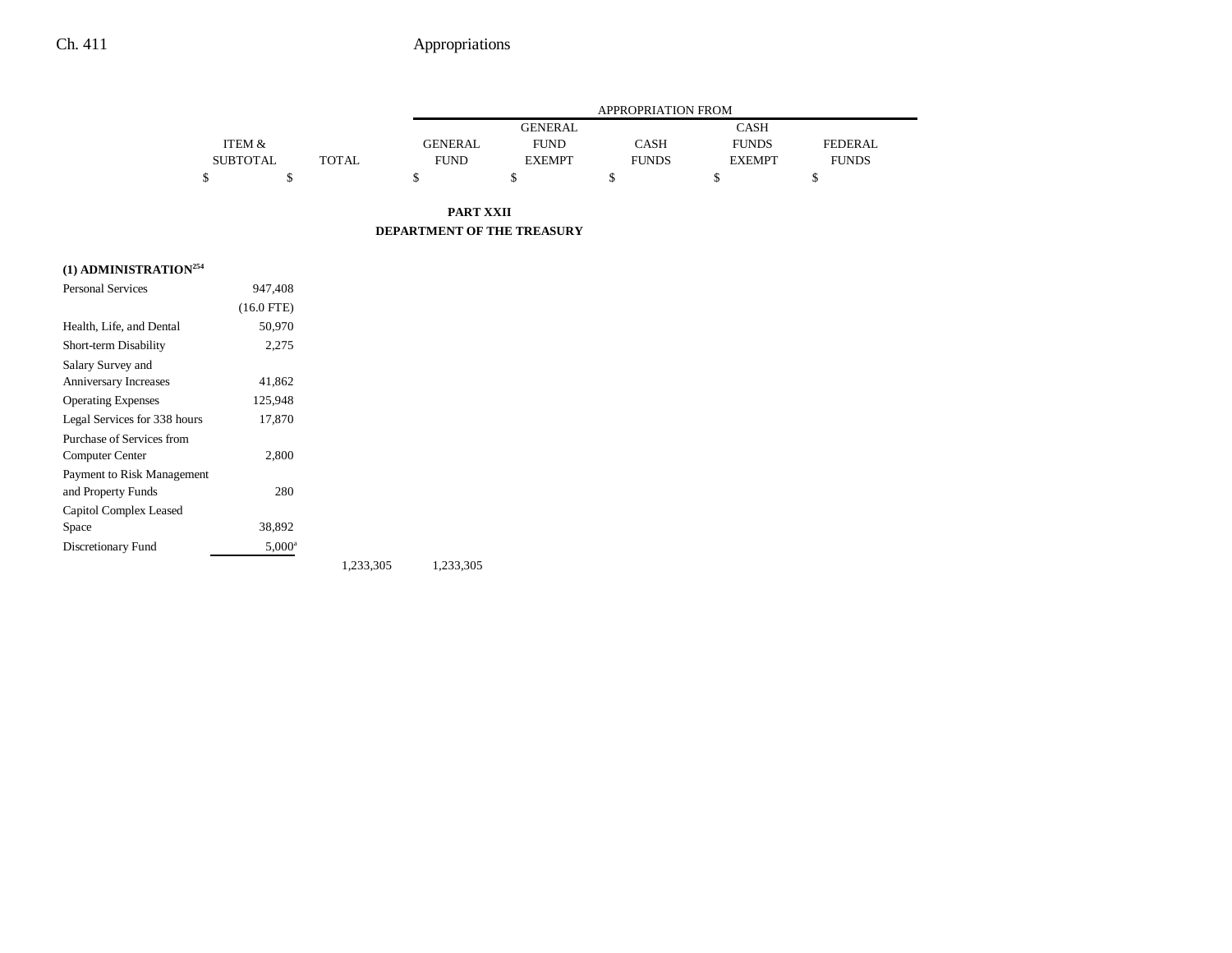<sup>a</sup> This amount is included for purposes of complying with the limitation on state fiscal year spending imposed by Article X, Section 20 of the State Constitution. This amount is continuously appropriated by a permanent statute or constitutional provision and is not subject to the limitation on General Fund appropriations as set forth in Section 24-75-201.1, C.R.S.

#### **(2) SPECIAL PURPOSE**

| County Costs Pursuant to       |                    |                    |                    |
|--------------------------------|--------------------|--------------------|--------------------|
| Section 39-3.5-106(1), C.R.S.  | 397,720            | 397,720            |                    |
|                                |                    | 324,565            | 324,565            |
| (3) UNCLAIMED PROPERTY PROGRAM |                    |                    |                    |
|                                |                    |                    |                    |
| <b>Personal Services</b>       | <del>511,125</del> |                    |                    |
|                                | 481,125            |                    |                    |
|                                | $(9.5$ FTE)        |                    |                    |
| <b>Operating Expenses</b>      | 181,913            |                    |                    |
| <b>Leased Space</b>            | 49,221             |                    |                    |
|                                |                    | <del>742.259</del> | <del>742.259</del> |
|                                |                    | 712.259            | 712.259            |

### **(4) FIRE AND POLICE PENSION ASSOCIATION255**

| 25.321.079 |  |
|------------|--|
|            |  |
| 3,180,336  |  |
| 3.361.937  |  |
|            |  |
| 30,000     |  |
|            |  |

Ch. 411 Appropriations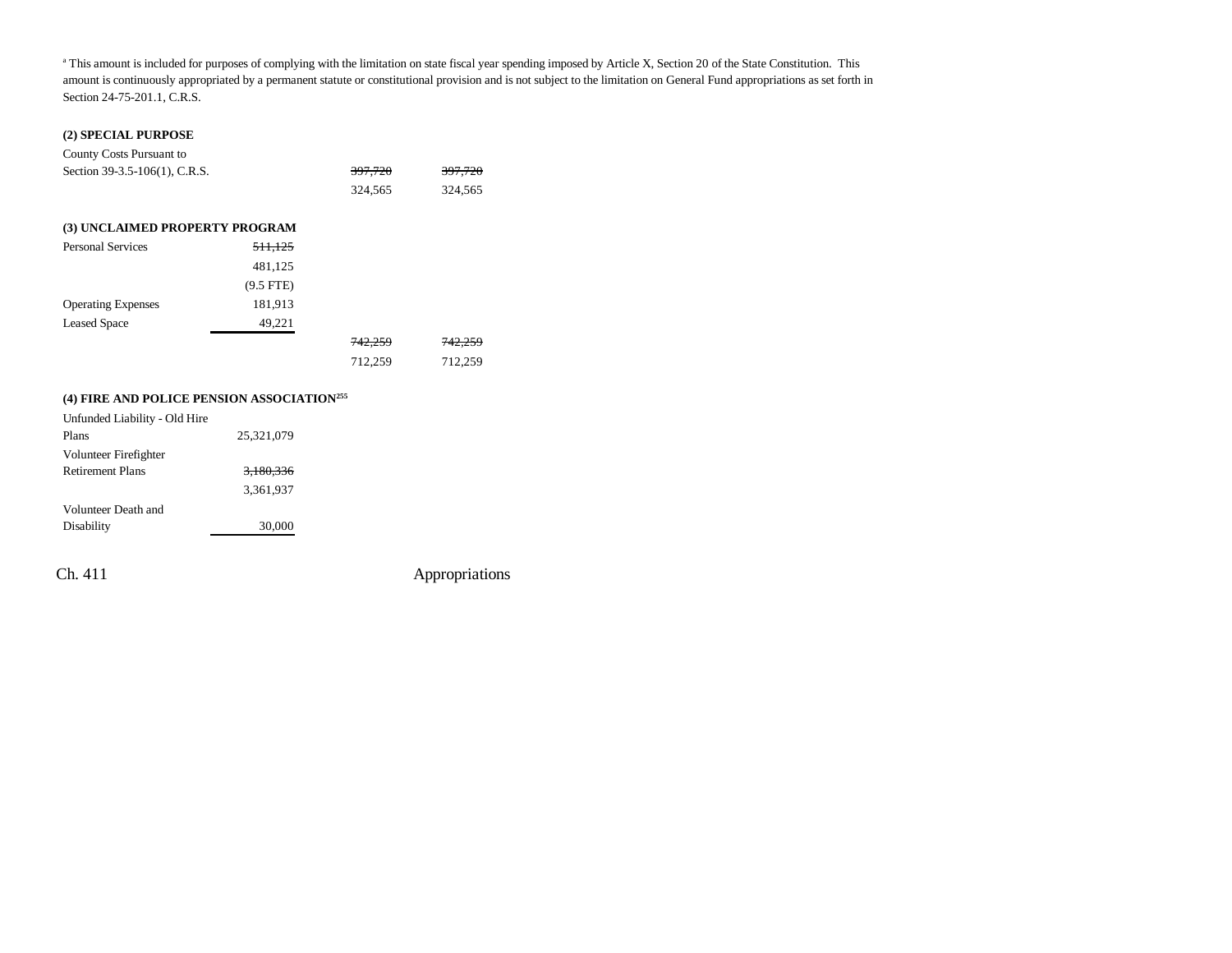## Ch. 411 Appropriations

|                                                                                                                                                                                   |                           |              |                               |                                                | <b>APPROPRIATION FROM</b>   |                                              |                                |
|-----------------------------------------------------------------------------------------------------------------------------------------------------------------------------------|---------------------------|--------------|-------------------------------|------------------------------------------------|-----------------------------|----------------------------------------------|--------------------------------|
|                                                                                                                                                                                   | ITEM &<br><b>SUBTOTAL</b> | <b>TOTAL</b> | <b>GENERAL</b><br><b>FUND</b> | <b>GENERAL</b><br><b>FUND</b><br><b>EXEMPT</b> | <b>CASH</b><br><b>FUNDS</b> | <b>CASH</b><br><b>FUNDS</b><br><b>EXEMPT</b> | <b>FEDERAL</b><br><b>FUNDS</b> |
|                                                                                                                                                                                   | \$                        | \$           | \$                            | \$                                             | S                           | \$                                           | S                              |
|                                                                                                                                                                                   |                           |              |                               |                                                |                             |                                              |                                |
|                                                                                                                                                                                   |                           | 28,531,415   | $28.531.415$ <sup>*</sup>     |                                                |                             |                                              |                                |
|                                                                                                                                                                                   |                           | 28.713.016   | 28.713.016 <sup>a</sup>       |                                                |                             |                                              |                                |
| <sup>a</sup> This amount is included for purposes of complying with the limitation on state fiscal year spending imposed by Article X, Section 20 of the State Constitution. This |                           |              |                               |                                                |                             |                                              |                                |
| amount is continuously appropriated by a permanent statute or constitutional provision and is not subject to the limitation on General Fund appropriations as set forth in        |                           |              |                               |                                                |                             |                                              |                                |
| Section 24-75-201.1, C.R.S.                                                                                                                                                       |                           |              |                               |                                                |                             |                                              |                                |

**(5) APPROPRIATED COUNTIES**

146,404,000 146,404,000 146,404,000 146,404,000 146,404,000 146,404,000 146,404,000 146,404,000 146,404,000 15

a This amount represents the funds given to counties pursuant to Section 43-4-207, C.R.S. For purposes of complying with the limitation on state fiscal year spending imposed by Article X, Section 20 of the State Constitution, these moneys are included for informational purposes as they are appropriated by a permanent statute or constitutional provision.

**(6) APPROPRIATED MUNICIPALITIES**

98,151,000<sup>a</sup> 98,151,000<sup>a</sup>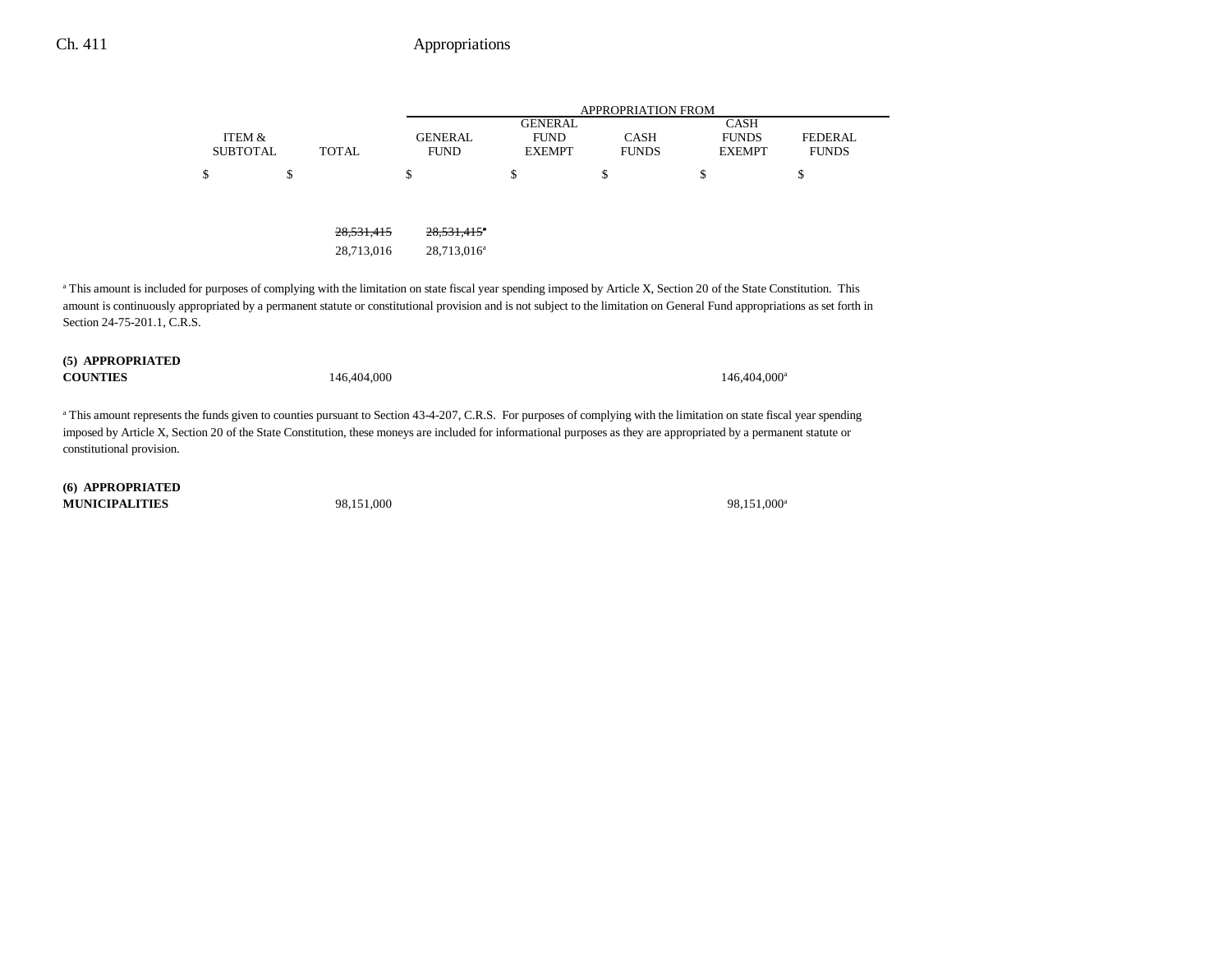<sup>a</sup> This amount represents the funds given to counties pursuant to Section 43-4-208, C.R.S. For purposes of complying with the limitation on state fiscal year spending imposed by Article X, Section 20 of the State Constitution, these moneys are included for informational purposes as they are appropriated by a permanent statute or constitutional provision.

| <b>TOTALS PART XXII</b> |                          |                           |                             |
|-------------------------|--------------------------|---------------------------|-----------------------------|
| $(TREASURY)^{5,6}$      | <del>\$275.459.699</del> | <del>\$30,904,699</del> ª | $$244,555,000$ <sup>b</sup> |
|                         | \$275,538,145            | $$30.983.145^{\circ}$     |                             |

<sup>a</sup> Of this amount, \$28,536,415 \$28,718,016 is included as information for purposes of complying with the limitation on state fiscal year spending imposed by Article X, Section 20 of the State Constitution. As this amount is continuously appropriated by a permanent statute or constitutional provision it is not subject to the limitation on General Fund appropriations as set forth in Section 24-75-201.1, C.R.S.

<sup>b</sup> Of this amount, \$244,555,000 is distributed to counties and municipalities from the Highway Users Tax Fund pursuant to Sections 43-4-207 and 43-4-208, C.R.S. For purposes of complying with the limitation on state fiscal year spending imposed by Article X, Section 20 of the State Constitution, these moneys are included for informational purposes as they are appropriated by a permanent statute or constitutional provision..

**FOOTNOTES** -- The following statements are referenced to the numbered footnotes throughout section 2.

- 5 (Governor lined through this provision. See L. 99, p. 2245.)
- 6 All Departments, Totals -- The General Assembly requests that copies of all reports requested in other footnotes contained in this act be delivered to the Joint Budget Committee and the majority and minority leadership in each house of the General Assembly. Each principal department of the state shall produce its rules and regulations in an electronic format that is suitable for public access through electronic means. Such rules and regulations in such format shall be submitted to the Office of Legislative Legal Services for publishing on the Internet. It is the intent of the General Assembly that this be done within existing resources.
- 254 Department of the Treasury, Administration -- The Department is requested to submit an annual report to the Joint Budget Committee on the performance of the state's investments. The report should include comparisons to relevant benchmarks

Ch. 411 Appropriations